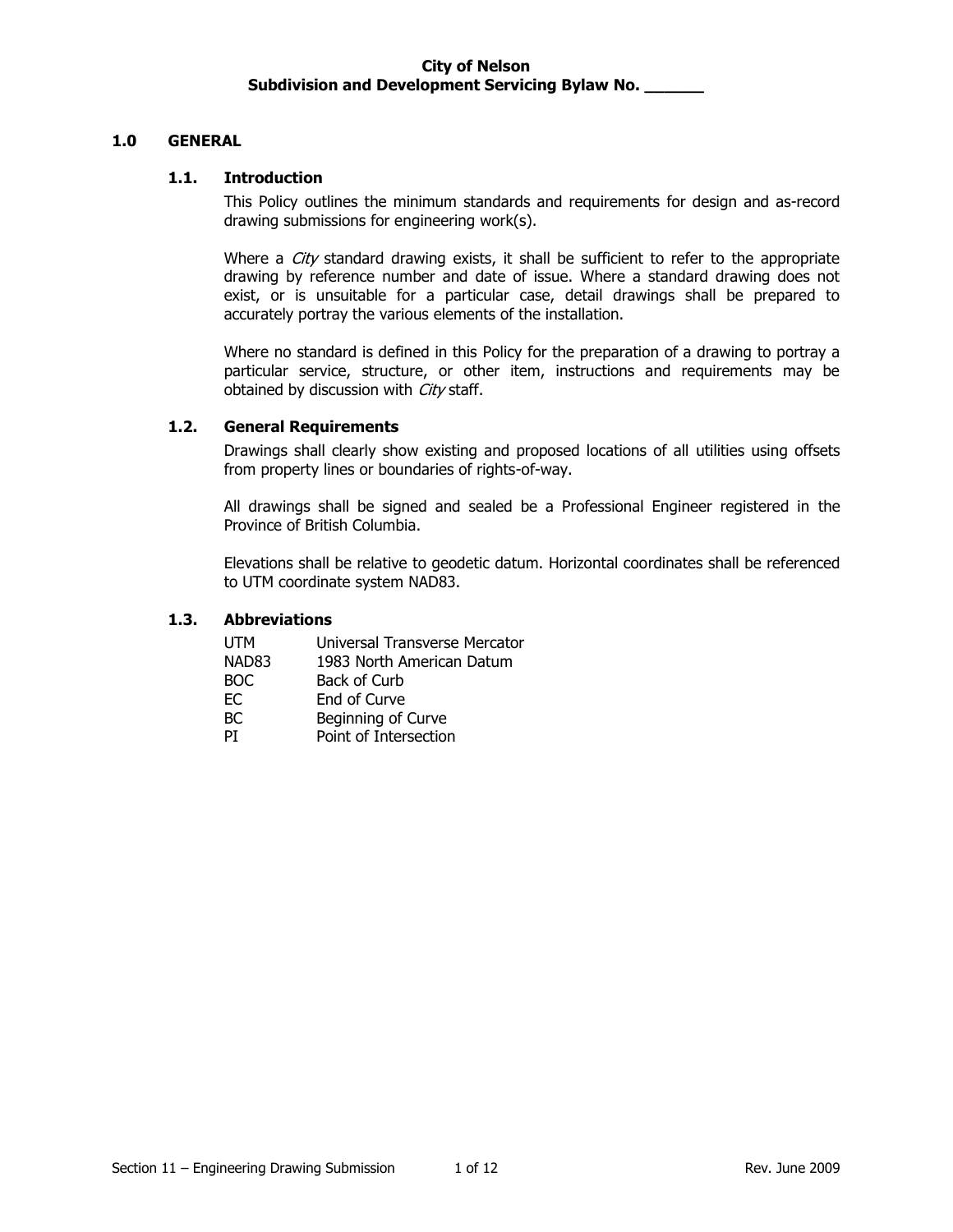# **2.0 DRAFTING STANDARDS**

#### **2.1. Sheet Layout**

Drawing sheet layout(s) shall conform to and include the following:

- (a) Sheet size to be ANSI D 22x34in (558.8x863.6mm).
- (b) A north arrow shall be placed close to the top right side of each plan view on the sheet.
- (c) A title block which describes the contents of the drawing (eg. Key plan, road, etc) and shall clearly indicate the location of the works by road name(s) and/or legal description.
- (d) Drawing scale, date, revision history block, and a detailed legend shall also be included on each sheet layout.

#### **2.2. Dimensions and Units**

The following conventions must be used:

- (a) Dimensions and units must be shown in metric. No imperial units are permitted.
- (b) All distances, elevations, and coordinates shall be given in meters to accuracy of 3 decimal places.
- (c) Grades shall be given as a percentage to accuracy of 2 decimal places.
- (d) Areas shall be in square meters rounded to the nearest square meter.
- (e) All pipe sizes shall be given in millimeters as per ASTM specifications using:  $1" = 25mm$
- (f) Existing imperial dimensions, except for pipe sizes, are to be soft converted using the factors:
	- 1 inch =  $25.4$  millimeters
	- 1 foot =  $0.3048$  meters.

# **2.3. Lettering**

- (a) Lettering is to be an open style of Vertical Gothic (eg. Leroy or AutoCAD 'romans').
- (b) All lettering to maintain a 1:10 ratio between plotted text height and plotted pen thickness.
- (c) The minimum plotted text height shall be 1.5mm.
- (d) The maximum plotted text height shall be 5.0mm.
- (e) The standard lettering height is 2.0mm.

#### **2.4. Scales**

The following scales shall be normally used:

- (a) Location and Key plans 1:1000; 1:2500; 1:5000; 1:10000
- (b) Composite Plans 1:500; 1:1000; 1:2500
- (c) Plan/Profile Drawings  $\qquad -$  Horizontal 1:500 or 1:250 Vertical 1:50 or 1:25
- 
- (d) Cross Sections Horizontal 1:100 Vertical 1:50
- 
- (e) Details 1:100; 1:20; 1:10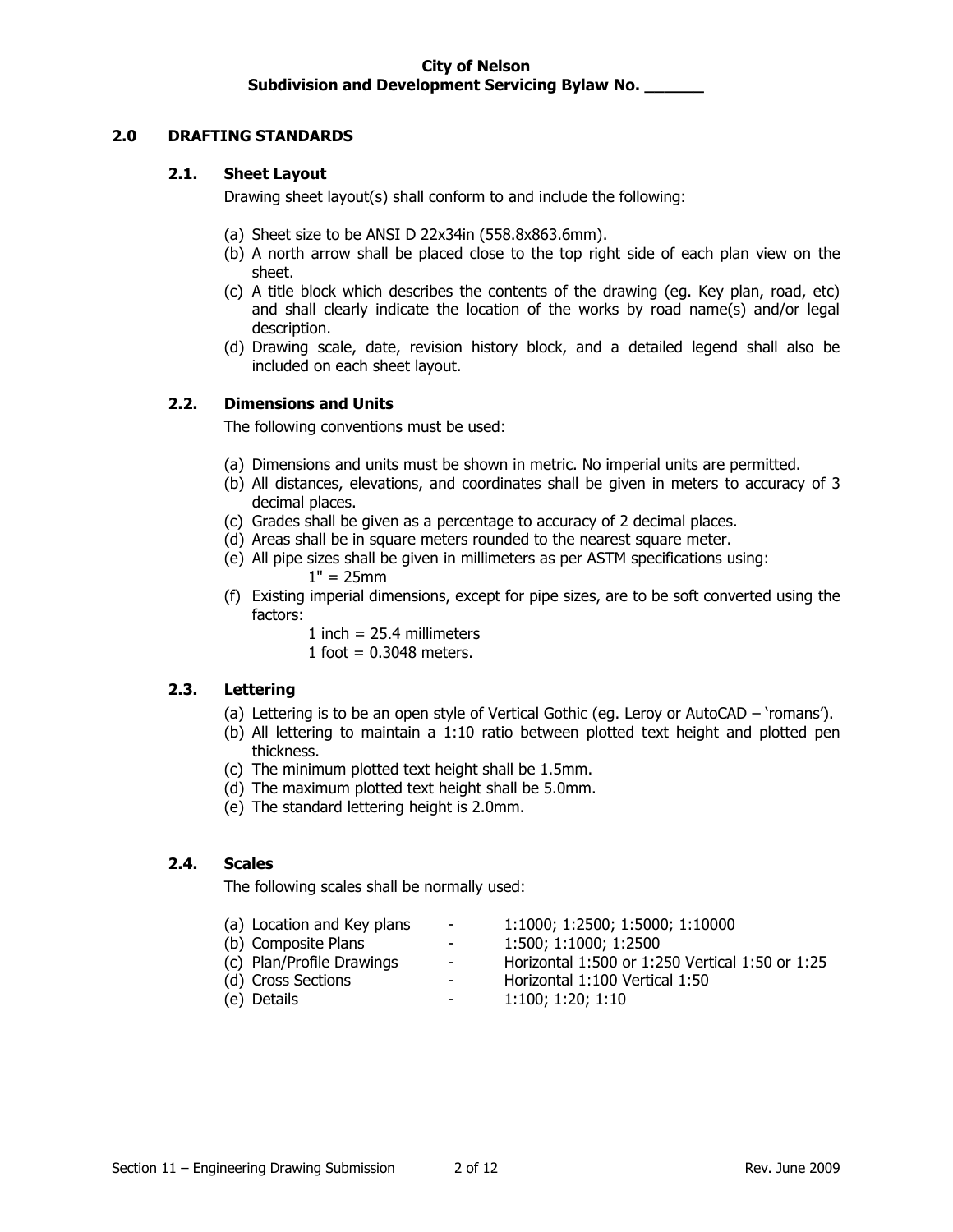# **3.0 DRAWING STANDARDS (DIGITAL)**

#### **3.1. General Requirements**

The Owner will be required to submit to the City a complete set of electronic drawings of the *subdivision* or *development* in AutoCAD DWG format upon completion of the proposed works.

All drawing objects colour and linetype properties shall be set to 'bylayer'.

All drawings must be purged of all unnecessary information prior to submission to the City.

#### **3.2. Drawing Conventions**

#### **3.2.1. Layer names and Colour**

The City uses the following convention for naming AutoCAD layers:

<category>-<object>-<type>

Where the available 'categories' are defined in Table 3.2.1a; and 'objects' could be lines, mains, manholes, valves, walls, fences, and text; and ' $type'$  describes the type of object.

For example, concrete could be used to describe a 'type' of sidewalk as in ROAD-WALK-CONCRETE or ROAD-WALK-TEXT would describe text associated with the sidewalk. **Table 3.2.1-a**

|                       |                                         | 1401 - 3.2.1-d     |
|-----------------------|-----------------------------------------|--------------------|
| <b>LAYER CATEGORY</b> | <b>CATEGORY DESCRIPTION</b>             | <b>COLOUR PEN#</b> |
| <b>COM</b>            | Communications (eq. Tel or Cable)       | 230-239            |
| <b>ELEC</b>           | Electrical                              | 190-199            |
| <b>GAS</b>            | Gas                                     | 190-199            |
| LAND                  | Landscape Information                   | 70-79              |
| LGL                   | Legal Information                       | 140-149            |
| <b>ROAD</b>           | Roads                                   | $20 - 29$          |
| <b>SAN</b>            | Sanitary Sewer                          | $10-19$            |
| <b>STM</b>            | Storm Drainage                          | $90 - 99$          |
| <b>STRUC</b>          | Structures and Hard Surface Features    | 220-229            |
| <b>SURV</b>           | Survey Information (eg. Control points) | 40-49              |
| <b>TOPO</b>           | Topography (eg. Contours)               | 60-69              |
| <b>WAT</b>            | Water                                   | 150-159            |

Some common layer examples are: SAN-MAIN-200mm ROAD-EDGE-ASPHALT SURV-POINT-CONTROL

If required layer names may be prefixed as in Table 3.2.1b to signify either existing, proposed, or future works. **Table 3.2.1-b**

|               |                    | $190C$ J.Z.I <sup>-</sup> D |
|---------------|--------------------|-----------------------------|
| <b>PREFIX</b> | <b>DESCRIPTION</b> | <b>RANGE</b>                |
| Е-            | Existing Features  | Colours 11-249 odd          |
| D.            | Proposed Works     | Colours 10-248 even         |
|               | Future works       | 250-255                     |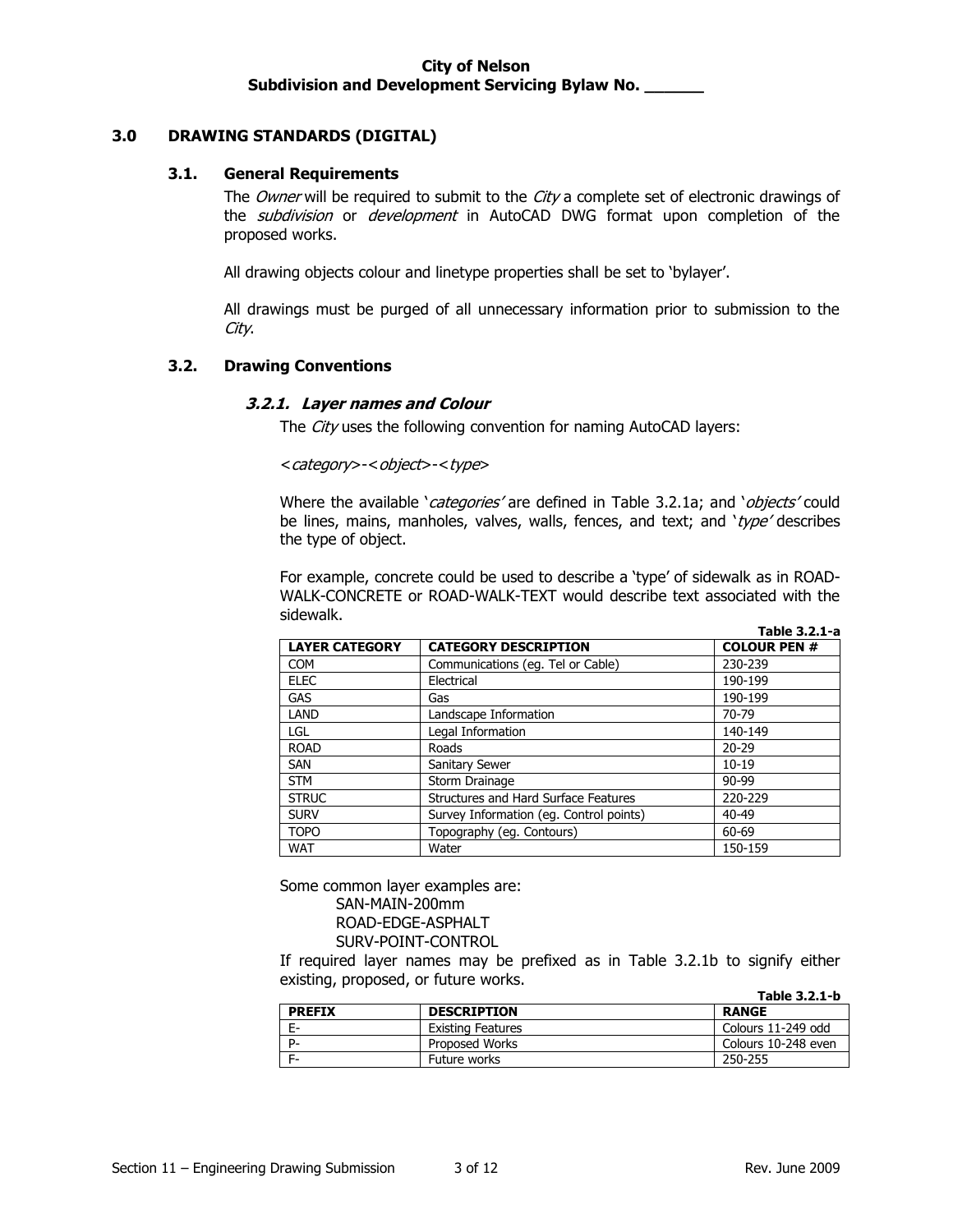# **3.2.2. Special Layers**

Exceptions to the layer naming convention described above are described in Table 3.2.2a **Table 3.2.2-a**

|                       |                                       | Table 3.2.2-a       |
|-----------------------|---------------------------------------|---------------------|
| <b>LAYER CATEGORY</b> | <b>CATEGORY DESCRIPTION</b>           | <b>COLOUR PEN #</b> |
| <b>MVIEW</b>          | Viewports                             |                     |
| IMAGE                 | Externally Referenced Images          |                     |
|                       |                                       |                     |
| TITI F                | Title Block Data (text and line work) | 180-189             |

## **3.2.3. Lineweight Conventions**

Colours 1-9 are generally used for Title blocks and miscellaneous text and notes.

| $\mathbf{1}$ | 0.20 | black | 6 | 0.30 | black |
|--------------|------|-------|---|------|-------|
| 2            | 0.30 | black |   | 0.20 | black |
| 3            | 0.35 | black | 8 | 0.15 | black |
| 4            | 0.60 | black | q | 0.10 | black |
| 5            | 0.20 | black |   |      |       |
|              |      |       |   |      |       |

|     |      |      | Colours 250-255 are generally used for FUTURE works and hatch patterns. |      |      |
|-----|------|------|-------------------------------------------------------------------------|------|------|
| 250 | 0.10 | arev | 252                                                                     | 0.20 | arev |
| 251 | 0.15 | arev | $253 - 255$                                                             | 0.25 | arev |
|     |      |      |                                                                         |      |      |

|                    |      |              | Colours 10-248 (even) are generally used for proposed works, as follows: |      |              |
|--------------------|------|--------------|--------------------------------------------------------------------------|------|--------------|
| $10, 20, 150$ 0.60 |      | black        | 16, 26, 156 0.30                                                         |      | <b>black</b> |
| 12, 22, 152        | 0.40 | black        | 18, 28, 158                                                              | 0.20 | <b>black</b> |
| 14, 24, 154        | 0.35 | <b>black</b> |                                                                          |      |              |

Colours 11-249 (odd) are generally used for existing works, as follows:

| 11, 21, 151 0.20 black |  | 17, 27, 157 0.10 screen 60 |  |
|------------------------|--|----------------------------|--|
| 13, 23, 153 0.15 black |  | 19, 29, 159 0.10 screen 30 |  |
| 15, 25, 155 0.10 black |  |                            |  |

# **3.2.4. Linetypes**

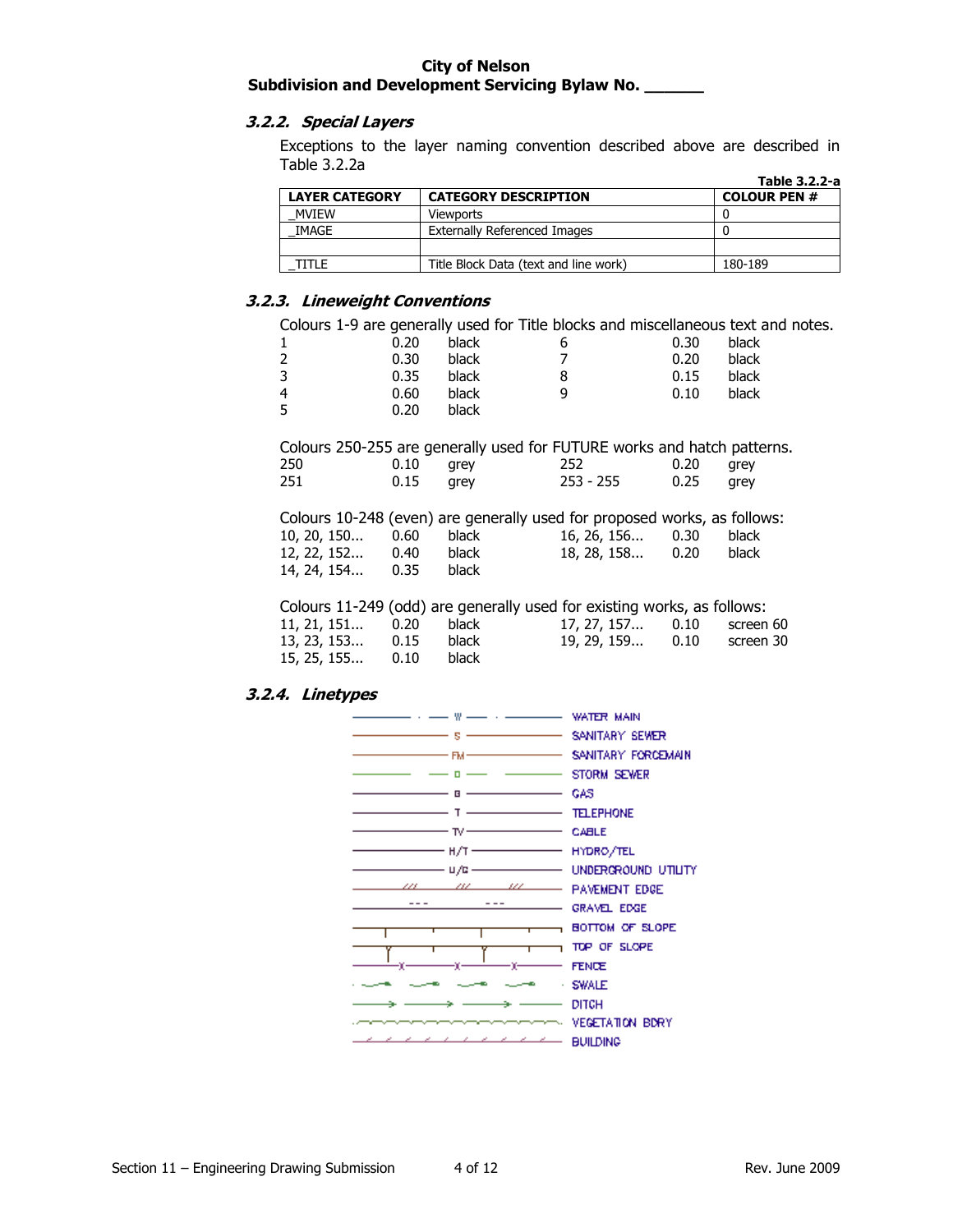# **4.0 REQUIRED DRAWINGS**

## **4.1. Cover Sheet (Title Page)**

In addition to any other requirements presented in this policy, the cover sheet shall show the following information:

- (a) Name of Development or Project.
- (b) Name and address of Owner and Consulting Engineer.
- (c) Site location plan of development or project.
- (d) Legal description of subject properties.
- (e) File numbers of approving authorities, (i.e. City and/or Ministry).
- (f) Complete drawing index of all sheets belonging to the set.

Note: The standards defined Sections 2.1(c), 2.1(d), and 2.3 do NOT apply to the cover sheet.

# **4.2. Key Plan(s)**

In addition to any other requirements presented in this policy, Key Plans shall show the following information:

- (a) Lot numbers, plan numbers, and road names of the subject *development* and adjoining properties.
- (b) Cross reference of the drawings by outlining the area contained in each drawing and referencing that drawing by drawing number.
- (c) General construction notes.

# **4.3. Building Envelope Plan (if applicable)**

In addition to any other requirements presented in this policy, Building Envelope Plan shall show the following information:

- (a) Overall plan of current phase
- (b) Lot numbers
- (c) Roads, curbs, gutters and sidewalks
- (d) Rights of way and easements
- (e) Offset lines from all property boundaries indicating required building setbacks
- (f) 10 metre by 10 metre square on each parcel indicating the required minimum building envelope
- (g) Notes that indicate the required setbacks from all property boundaries pursuant to the Zoning Bylaw

# **4.4. Composite Plan(s) (as required)**

In addition to any other requirements presented in this policy, Composite Plans shall show the following information:

- (a) All existing and proposed utilities, roads, walkways, and sidewalks.
- (b) All rights of way and easements including widths.
- (c) Control monuments with identification number.
- (d) All legal information, including bearings, dimensions, lot numbers, block numbers, legal plan numbers, and street names. All lots must be numbered.
- (e) Show legal lot line dimensions.
- (f) All roadway dimensions including width of right of way, BOC to BOC and BOC to edge of right of way.
- (g) Area of each parcel.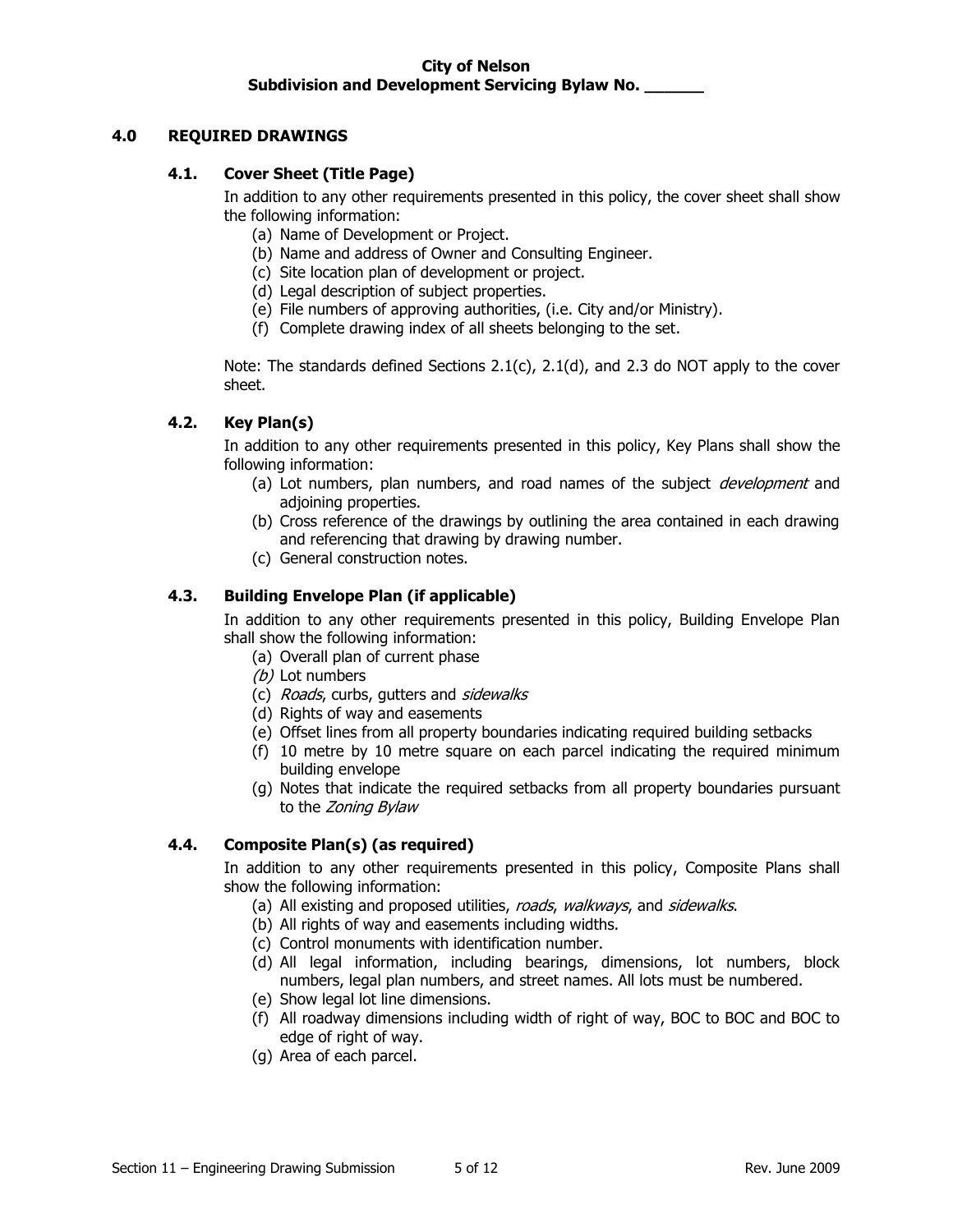# **4.5. Plan / Profile Drawings**

In addition to any other requirements of this policy, Plan/Profile drawings shall show the following information:

# **4.5.1. General**

- (a) Both plan and profile stationing must be tied to a property line or road boundary.
- (b) The profile shall be shown at true centerline length and projected below the plan in as close a horizontal relationship as possible.
- (c) The top half of a Plan/Profile sheet shall show the plan view and shall show the legal layout with legal descriptions of all properties, the location of all sidewalks, catch basins, underground utilities such as sewer, water, telephone, television power, manholes, valves, hydrants, and all survey monuments, etc.
- (d) Drawings shall also show existing dwellings, fences, trees, hedges, unusual ground features, existing roads and driveways including the type such as asphalt, concrete or gravel.
- (e) Plan/Profile drawings for various services may be combined on one plan (must be clear and readable) in the following manner:
	- Roads & Storm Drains
	- Sanitary Sewers & Water

# **4.5.2. Road Plan/Profile Drawings** (may be combined with Storm Drains)

Road **plan** views shall show the following information:

- (a) Drawings shall show width of road, width of shoulders, and the offset of curb from property line.
- (b) Chainages of the B.C. and E.C. of horizontal curves shall be shown together with the delta angle, centerline radius, tangent length, and centerline arc length. Curb radii are not required if the centerline radius and road width are shown, except on curb returns at intersections and at the end of cul-de-sacs.

# Road **profiles** views shall show the following information:

- (a) The design gutter and/or centerline grade (%).
- (b) Vertical curve chainage and elevations of B.C., E.C. and P.I.; the external value, e; the length of vertical curve; the chainage and elevation of the low spot of sag curves; and, K value of vertical curvature (crest on sag).
- (c) Existing ground elevation along the centerline of proposed roadway and/or the edge of existing asphalt.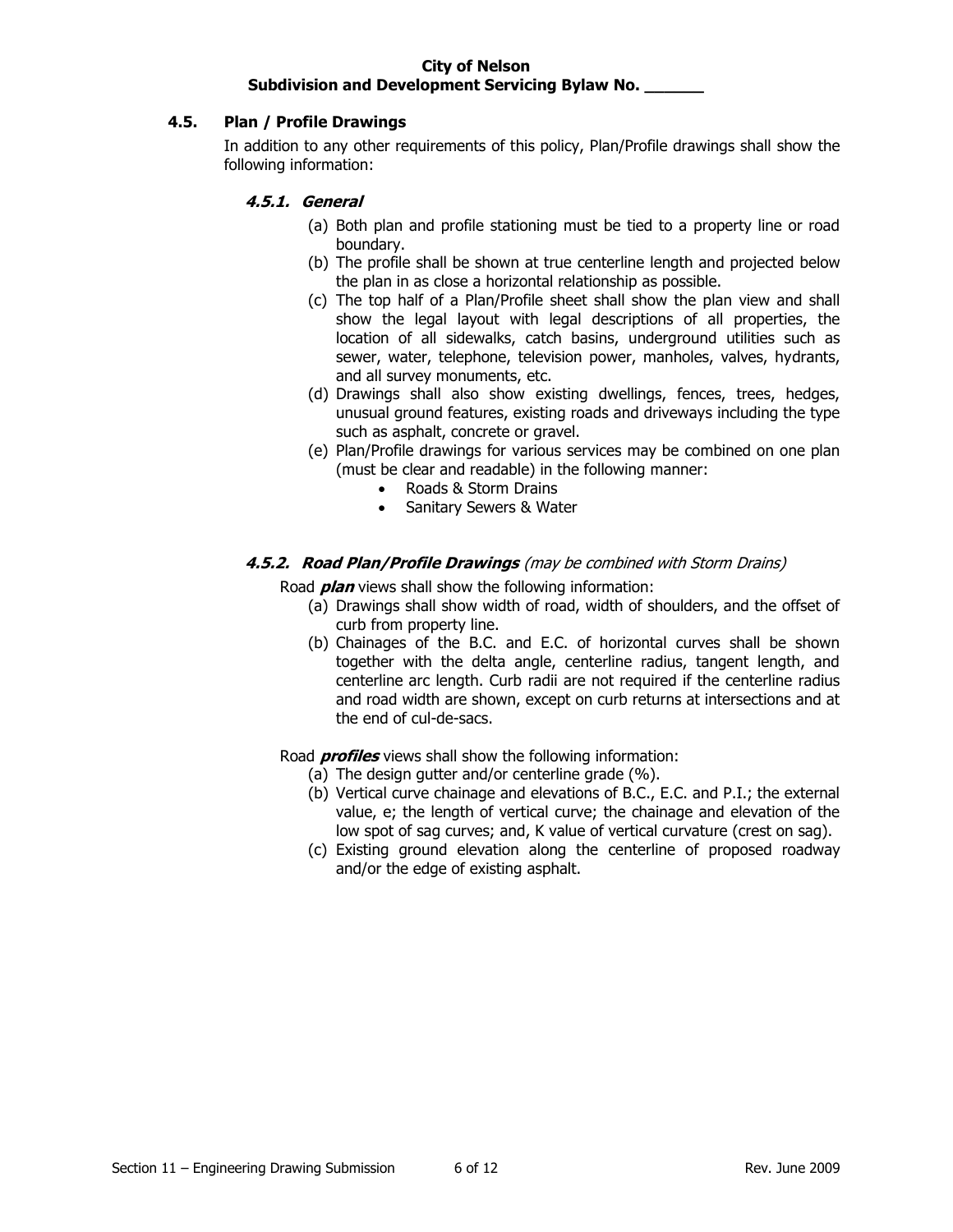### **4.5.3. Road Plan/Profile Drawings** (may be combined with Storm Drains)

Road **plan** views shall show the following information:

- (c) Drawings shall show width of road, width of shoulders, and the offset of curb from property line.
- (d) Chainages of the B.C. and E.C. of horizontal curves shall be shown together with the delta angle, centerline radius, tangent length, and centerline arc length. Curb radii are not required if the centerline radius and road width are shown, except on curb returns at intersections and at the end of cul-de-sacs.

Road **profiles** views shall show the following information:

- (d) The design gutter and/or centerline grade (%).
- (e) Vertical curve chainage and elevations of B.C., E.C. and P.I.; the external value, e; the length of vertical curve; the chainage and elevation of the low spot of sag curves; and, K value of vertical curvature (crest on sag).
- (f) Existing ground elevation along the centerline of proposed roadway and/or the edge of existing asphalt.

# **4.5.4. Water Plan/Profile Drawings (may be combined with Sanitary Sewer)**

Water **plan** views shall show the following information:

- (a) Offset of pipelines from property lines.
- (b) Length and size of pipe.
- (c) Offset of connections from property lines.
- (d) The locations of manholes, hydrants, valves, services, end-of-main, or other appurtenances referenced to nearest property line.
- (e) Information on any curves or pipe deflections.
- (f) Easements (existing and/or required).

Water **profiles** views shall show the following information:

- (a) Surface profiles (existing and design, if applicable) over proposed main.
- (b) Length, size, grade, type, and material of pipe.
- (c) Profiles of invert and crown of pipes.
- (d) Location, type and invert elevation of all crossing utilities

# **4.5.5. Storm Drains and Sanitary Sewer Plan/Profile Drawings**

Storm & Sanitary **plan** views shall show the following information:

- (a) The drawings shall show the structural details of all manholes and chambers, etc. not covered by standard drawings. Where the sanitary sewers and storm drains or other utilities are to be installed in a common trench, a typical cross-section showing vertical and horizontal distances between pipes and classes of pipe and bedding shall be shown.
- (b) Offset of pipelines from property lines.
- (c) The size of pipe.
- (d) Offset of connections from property lines.
- (e) The locations of manholes, clean-outs and services relating to property lines.
- (f) Information on any curves or pipe deflections.
- (g) Easements (existing and/or required).
- (h) Future curb & gutter lines (if applicable).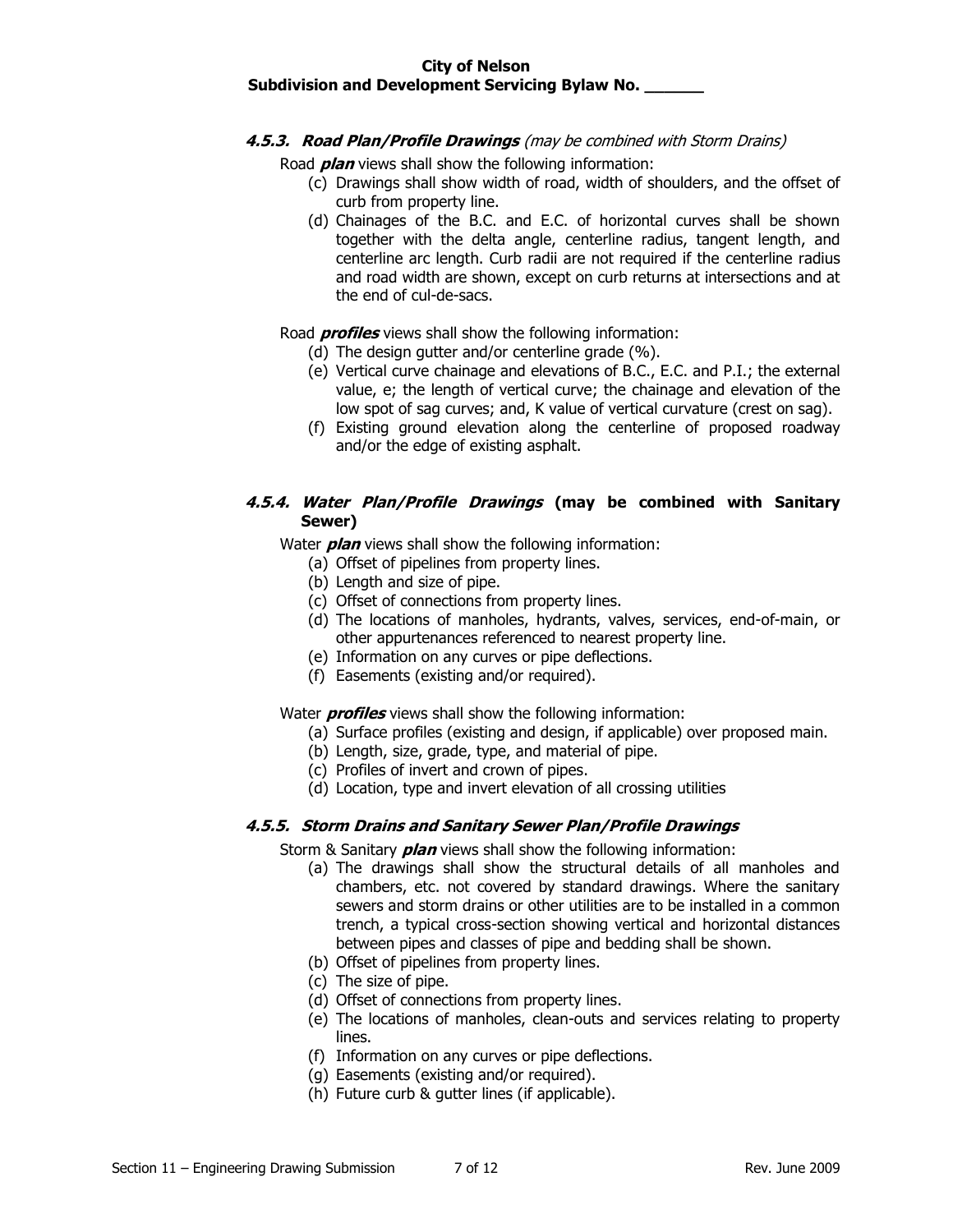- (i) Manhole identification numbers.
- (j) Inverts of service connections at property line (if applicable).
- (k) For storm drainage, features such as ditches, culverts, streams, channels, etc.

Storm & Sanitary **profiles** views shall show the following information:

- (a) Surface profiles (existing and design, if applicable) over proposed main.
- (b) Length, size, grade, type, and material of pipe.
- (c) Profiles of invert and crown of pipes.
- (d) Location, type and invert elevation of all crossing utilities.
- (e) Invert elevations of manholes.
- (f) Alignment station of manhole.
- (g) Manhole identification number.
- (h) Rim elevations of proposed or adjusted manholes.

## **4.6. Grading Plan(s)**

In addition to any other requirements presented in this policy, Grading plans shall show the following information:

# **4.6.1. General**

- (a) Pre-development contour lines. The topographic information shall extend a minimum 30.0m outside the development site;
- (b) proposed contours, slopes, grades, and spot elevations;
- (c) the minor (10-year return) storm sewer system with the flows noted per section and the accumulated flows from all upstream sections. Provision must be made for upstream development potential where applicable;
- (d) the major (100-year return) system. The Consulting Engineer shall note wherever the major system is not in the pipe or the roadway, showing the routing and flows for the 100-year return storm;
- (e) all swales proposed to affect the submitted Storm Water Management Plan;
- (f) how the development proposal will affect adjacent lands, attempts should be made to "meet" existing elevations along the development boundary;
- (g) a legend noting all items proposed in the Storm Water Management Plan. Applicable "General Notes" should also be included.

# **4.6.2. Lot Grading**

- (a) all existing corner lot elevations (uncircled);
- (b) all proposed corner lot elevations (circled);
- (c) the proposed building envelope with the Minimum Basement Elevation (MBE) noted;
- (d) the slope of the lot (directional arrow), noting a minimum 2% grade on the lots;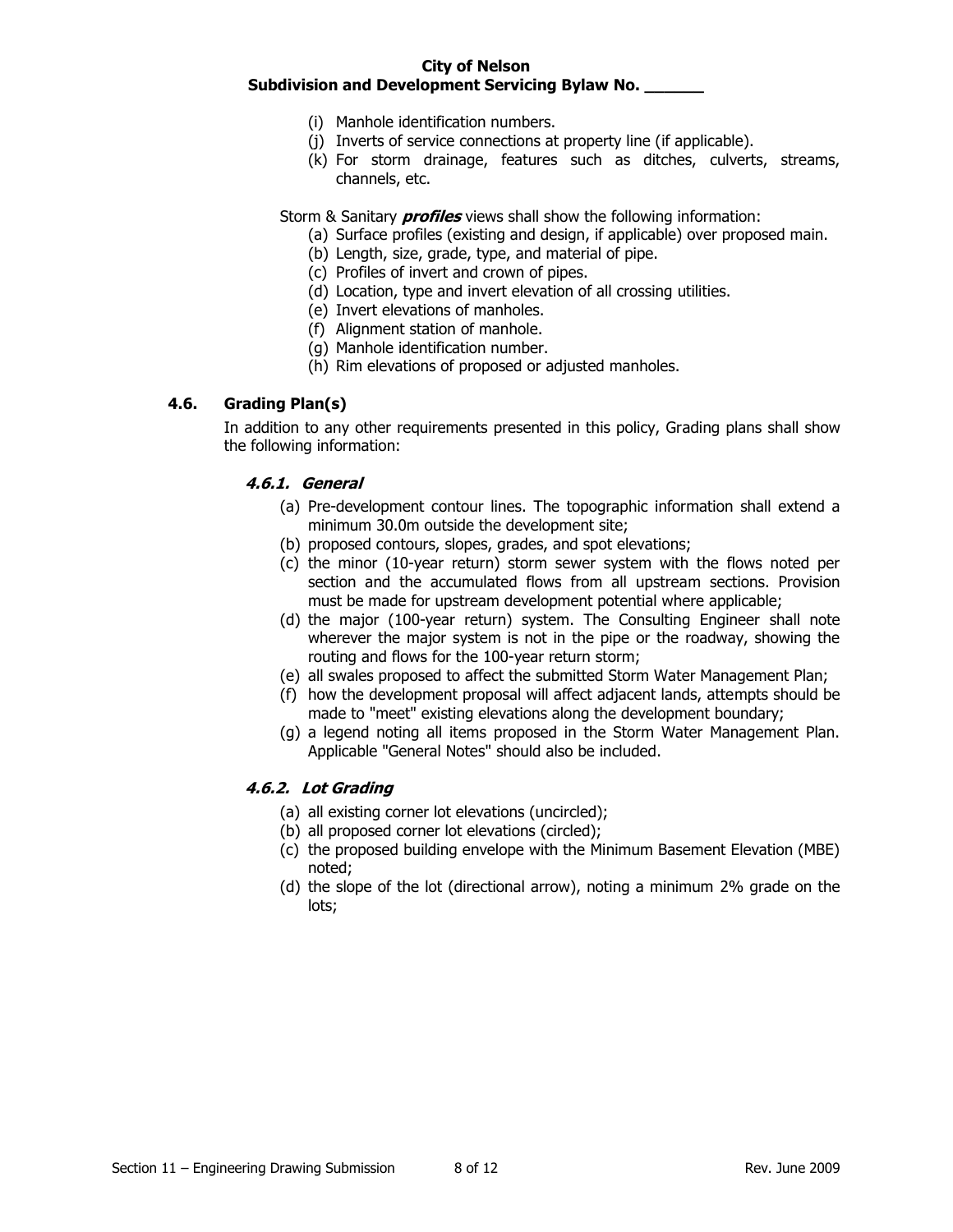# **4.7. Landscape Plan(s)**

In addition to any other requirements presented in this policy, Landscape plans shall show the following information:

- (a) extent of proposed landscape works and services;
- (b) existing and proposed property information, including lot lines, easements, legal descriptions, addresses and dimensions;
- (c) existing and proposed contours, slopes, grades and spot elevations for landscaped areas (if not already shown on grading plan);
- (d) existing and proposed buildings, structures, roads, curbs, sidewalks, walls, fences, signs, site features and other appurtenances;
- (e) existing vegetation proposed to be removed, relocated or retained;
- (f) areas of proposed preservation, naturalization, restoration, lawn and landscaping, including soil types, depths and amendments;
- (g) proposed plant species name (botanical and common), size and planting condition;
- (h) existing and proposed irrigation systems; and
- (i) construction details and specifications as required.

# **4.8. Storm Water Management Plan** (SMP)

In addition to any other requirements presented in this policy, Storm Water Management plans shall show the following information:

- (a) Site and surrounding area (400 m minimum outside development) showing roads and major features. A small location plan of the watershed is also to be included.
- (b) Contours of existing ground  $(1.0 \text{ m})$  intervals where slope  $\langle 20\% \rangle$ , 2.0 m  $>20\%$ ) for the site and surrounding area mentioned above.
- (c) Major flood routing (1:100 year); show as arrows and indicate if in pipe or on surface show an "open" arrow for surface routes and the same arrow "shaded" for routes in pipes).
- (d) Detention pond details, if applicable.
- (e) Area, in hectares, of development and the total area of drainage basin.
- (f) Directional arrows of flow within the site and on surrounding areas.
- (g) Sub-catchment boundaries, coefficients and areas.
- (h) Pipe system including size, grade, and minor and major flows (a table may be utilized).
- (i) The subject development is to be highlighted.

# **4.9. Erosion and Sediment Control Plan(s)**

This plan is to detail methods and procedures that will be used to prevent or minimize soil displacement and transport of sediment from the Development site. This is to include methods to prevent or minimize soil transport onto adjacent properties or onto existing roads adjacent to the site (i.e. tracking from vehicles). Preventative methods of soil displacement on the site are to be detailed. In addition to any other requirements presented in this policy, the drawing shall show the following:

- (a) Existing contours of the site at an interval sufficient to determine drainage patterns.
- (b) Final contours if the existing contours are significantly changed.
- (c) Final drainage patterns/boundaries.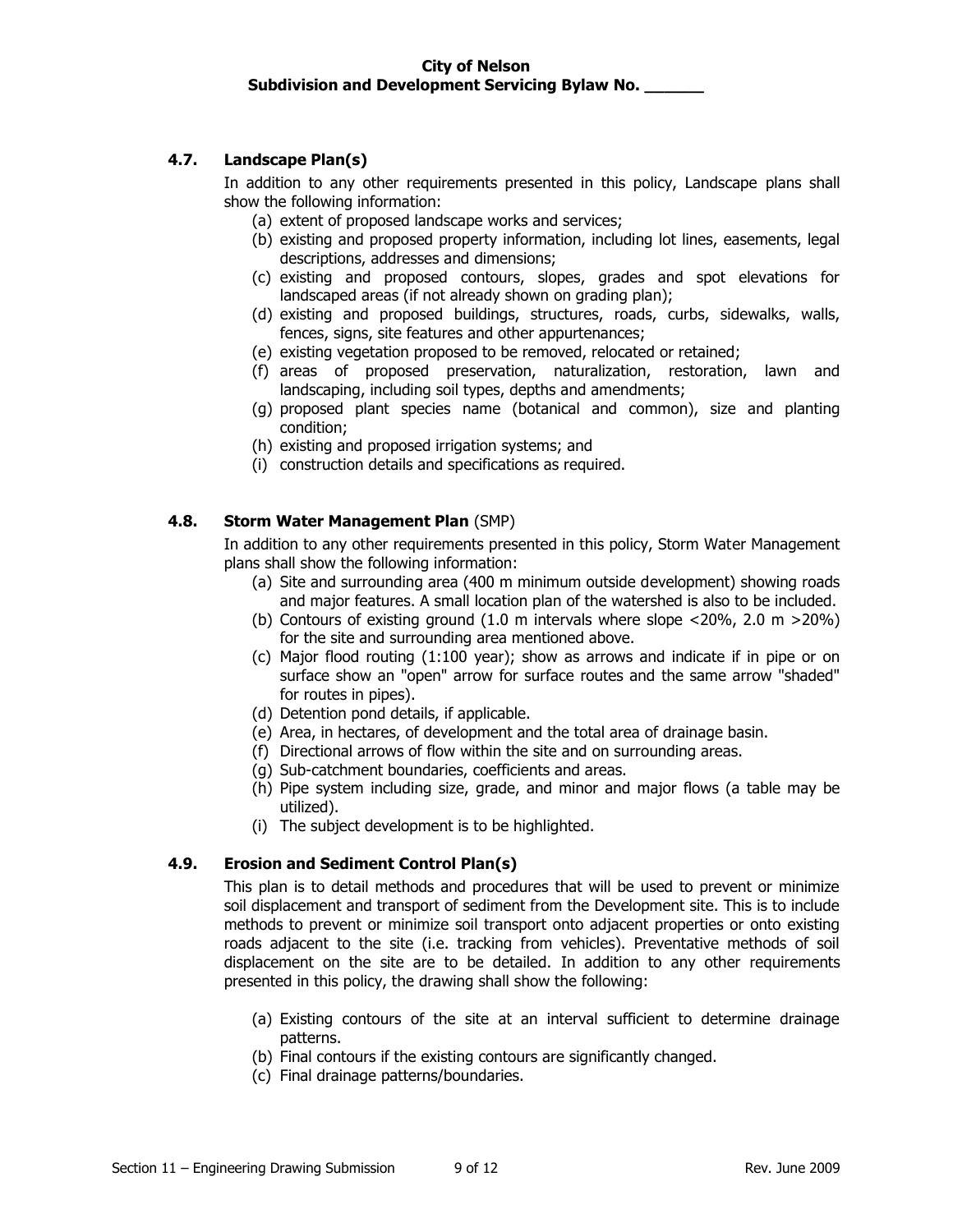#### **City of Nelson**

#### **Subdivision and Development Servicing Bylaw No. \_\_\_\_\_\_**

- (d) Existing vegetation such as significant trees, shrubs, grass, and unique vegetation.
- (e) Limits of clearing and grading.
- (f) Erosion and sediment control measures (temporary and permanent) including locations, names and details, in accordance with "Land Development Guidelines for the Protection of Aquatic Habitat".
- (g) Storm Drainage systems including drain inlets, outlets, pipes, and other permanent drainage facilities (swales, waterways, etc.).

The plan must have a narrative section describing the land, the disturbing activity and details of the methods used for controlling erosion and sedimentation. Include a description of the procedures for construction and maintenance of the control measures and note the persons involved in maintenance and provide a maintenance schedule that is to be followed.

## **4.10. Street Lighting Plan(s)**

A plan view of the street lighting shall be provided. There shall be General Notes included on the Plan noting reference(s) to the Municipal Standards and Specifications and the appropriate design criteria.

#### **4.11. Street Sign, Paint Marking, and Traffic Control Device Plans**

A drawing identifying signs, markings, and required control devices. Detailed drawings may be required for traffic control devices.

#### **4.12. Traffic Management Plan(s)**

Detail routes for construction traffic and traffic controls for traffic on existing roads affected by construction.

#### **4.13. Road Cross Section Plan(s)**

Shall be scaled at 1:100 horizontal and 1:50 vertical and shall note the existing ground elevation, the proposed elevations of the road centreline, the curb and gutter (or road edge) and property lines. Cross-sections are required at 20.0 m intervals.

#### **4.14. Construction Details**

Show all proposals for construction which are not covered or specifically detailed in the City Standards and Specifications. Where there is a City Standard, it is expected to refer to the Drawing Number. It is not necessary to include or provide work(s) for which there is a Standard Drawing.

#### **4.15. Electrical, Gas, and Communication Utilities**

Per appropriate authority (Individual utilities may provide separate drawings).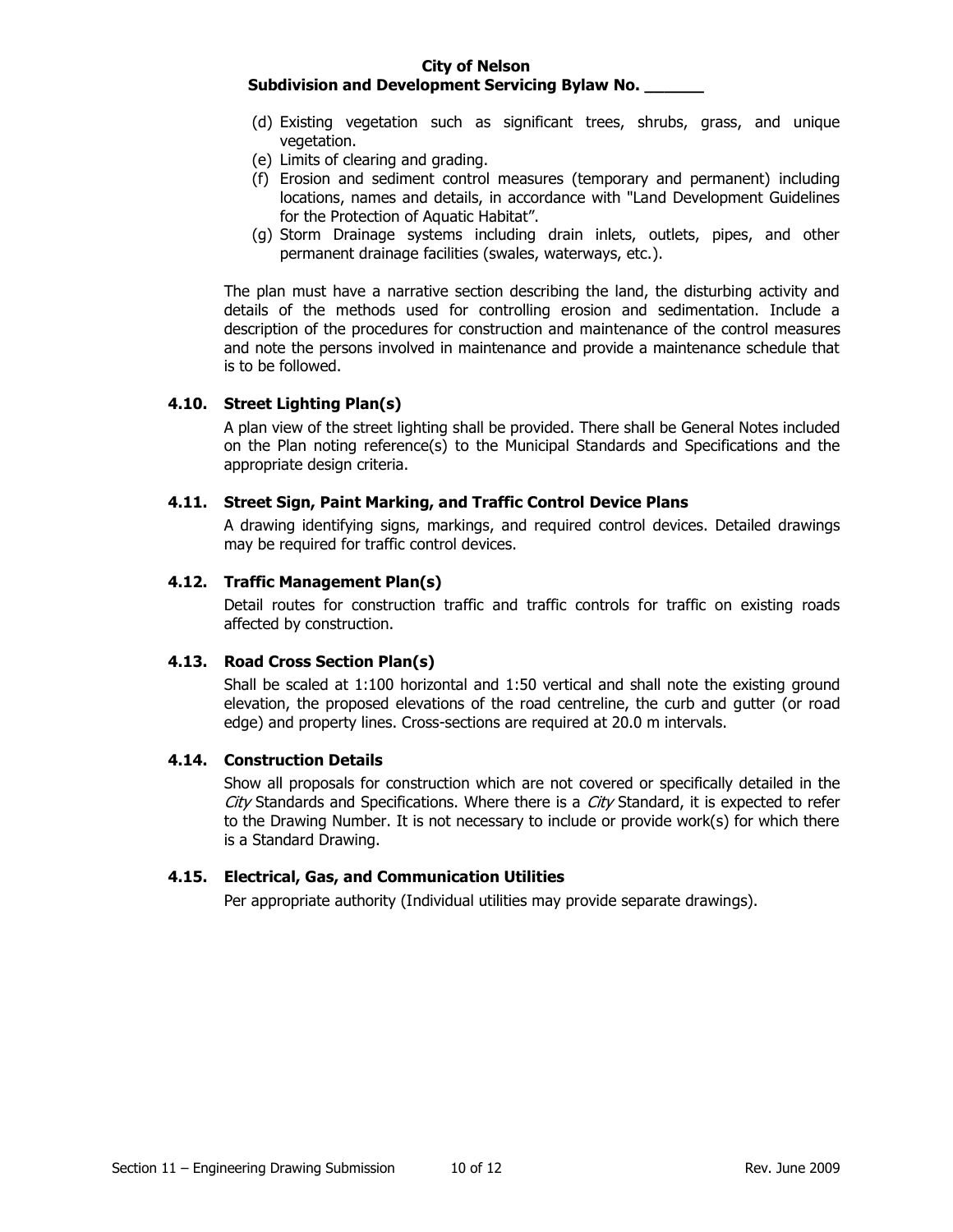## **5.0 DRAWING SUBMISSIONS**

#### **5.1. Design Submissions**

Half-size (11X17) drawings will be considered for design submissions with prior approval from *City* staff.

6 paper copies of all design drawings are required for design submissions.

# **5.2. Record Drawings**

Record Drawings must be submitted prior to issuance of a Certificate of Total Completion. Record Drawings must be delivered in both paper and electronic format(s) to the City. The Record Drawings shall include a title page, key plan, building envelope plan, composite utility plan, plan profile, details, cross sections, and any other related drawings.

The Owner shall submit to the City a complete set of electronic drawings of the subdivision or development in DWG format compatible with the current version of AutoCAD in addition to a Digital Hard copy in Adobe PDF format in accordance with Sections 5.3 and 5.4 of this policy.

## **5.3. Electronic Drawings**

#### **5.3.1. General Requirements**

The Owner shall submit to the City a complete set of electronic drawings of the subdivision or development in AutoCAD DXF or DWG format.

The electronic drawing shall be prepared in accordance with Section 2.0 and the conventions prescribed in Section 3.0.

All external files associated with the electronic drawing (e.g. special fonts, line types, and/or images) shall also be supplied with the electronic drawing submission.

No drawing shall be submitted that contains any external references (xrefs). All externally referenced drawings shall be bound prior to submittal.

# **5.4. Digital Hard Copies**

A digital hard copy is any digital file that is reproducible without the ability to modify the drawings contents or appearance.

# **5.4.1. General Requirements**

Adobe's Portable Document Format (\*.pdf) is the preferred file type. However, alternatives will be considered. Alternative formats might be Autodesk's Drawing Web Format (\*.dwf) or scanned tif or jpg images.

Drawing sets submitted as a digital hard copy shall be electronically sealed by the Consulting Engineer.